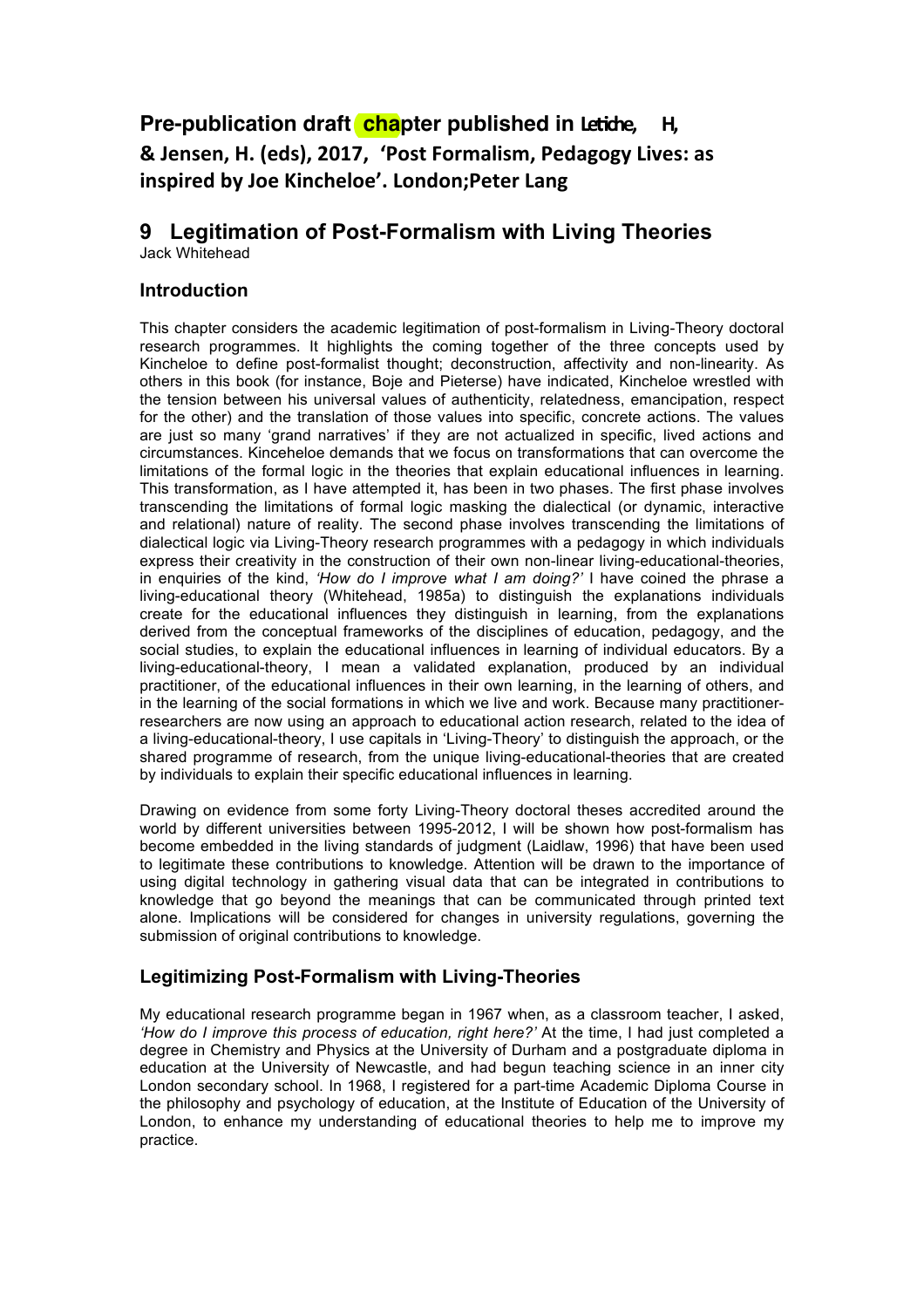I began my studies of educational theory strongly influenced by the formalism in the epistemology of my science degree, which removed 'I' from accounts, on the grounds that the 'I' made them merely anecdotal and subjective. This epistemology owed much to the formal logic of Aristotle, in which the law of Identity is expressed in the form *'A is A'*; the Law of Contradiction, expressed by the form: *'A is not not-A'*, and where contradictions were eliminated from correct thought and the 'law of the excluded middle' is expressed by the form: *'A is either B or not-B'*. The law thus insists that there can be no third or middle judgment as: *'A is either B or not-B'*. Liebnitz added the Law of sufficient reason to formal logic, which states that everything has a sufficient reason for its existence. Hence, arguments that make a case in terms of necessary and sufficient reasons are considered to be strong arguments in formal reasoning. The legitimization of post-formalism, I submit, is focused on the significance of legitimizing the inclusion of the 'I' as a living contradiction in contributions to knowledge.

For the past forty-six years my educational practices (1967-2013) as an educator and my research as an educational researcher, have been intimately related. When I begin teaching in 1967, I recall my first class in which I could see that I was not communicating my scientific understanding to my pupils. I recall saying to myself, 'I've got to do this better' and my question to myself was, *'How do I do this better?'* 'This' referred to my educational influence in my student's learning through scientific enquiry. A desire to enhance my professionalism, through exploring the implications of my question, 'How do I improve what I am doing?' and through my studies of theories of education, has remained with me to this day.

I had come across a book on Ethics and Education by Richard Peters, a Philosopher of Education at the Institute of Education at the University of London. Having accepted a teaching post at Langdon Park School, in London's East End in 1967, I registered for the Academic Diploma Course in Philosophy of Psychology of Education, where a team of philosophers led by Richard Peters taught the philosophy component. Formal logic had dominated the epistemologies in both my studies of philosophy and psychology of education, as well as what I'd learned of sociology and the history of education. In the philosophy course, Richard Peters and the other philosophers encouraged the students to explore the implications for a person who was seriously asking themselves questions of the kind, *'What ought I do to?'* Using a Kantian form of transcendental deduction, the philosophers argued that the ethical principles of justice, freedom, worthwhile activities, respect for persons and equality, together with the procedural principle of democracy, were implied within the question, *'What ought I to do?'* The central principle behind the course was that the disciplines of education constituted Educational Theory. In 1970, I was awarded the Academic Diploma and had a firm belief in this view of Educational Theory. I also believed in the validity of formal reasoning, from my science degree, which also emphasized the superiority of randomized controlled experimental designs for the generation of knowledge about the world. However, as I came to realize a year later, the 'I' in the question, *'What ought I to do?'* remained formal whilst pretending that it contained content in itself (see below).

In 1970 I registered at the Institute of Education for the Masters Degree in the Psychology of Education. At the same time, I became Head of the Science Department of Erkenwald Comprehensive School in Barking, in East London. My sense of vocation, focused on helping my pupils to develop their scientific understanding. Hence my dissertation project for my Masters degree was on: *'A preliminary investigation of the process through which adolescents develop scientific understanding.'* I was seeking knowledge that would help me to improve my educational influence in my students' learning. I was interested in the relative influences of guided discovery and enquiry learning in my students' understanding of science. Under the influence of formal logic and positivist epistemology, I randomly allocated students to groups. I used Bloom's taxonomy and Piagetian cognitive stage theory to give content and construct validity to my test items, and a statistical analysis of co-variance to demonstrate the influence of guided discovery and enquiry learning in the students' scientific understanding. As I conducted my enquiry, I came to understand that it was focused on testing the validity of Bloom's Taxomony and Piagetian cognitive stage theory, rather than focused on my enquiry: *'How do I improve my practice?'*

A major transformation in my thinking occurred during the 1971-2 academic year as I continued with my reading of philosophy, including Michael Polanyi's (1958) *Personal*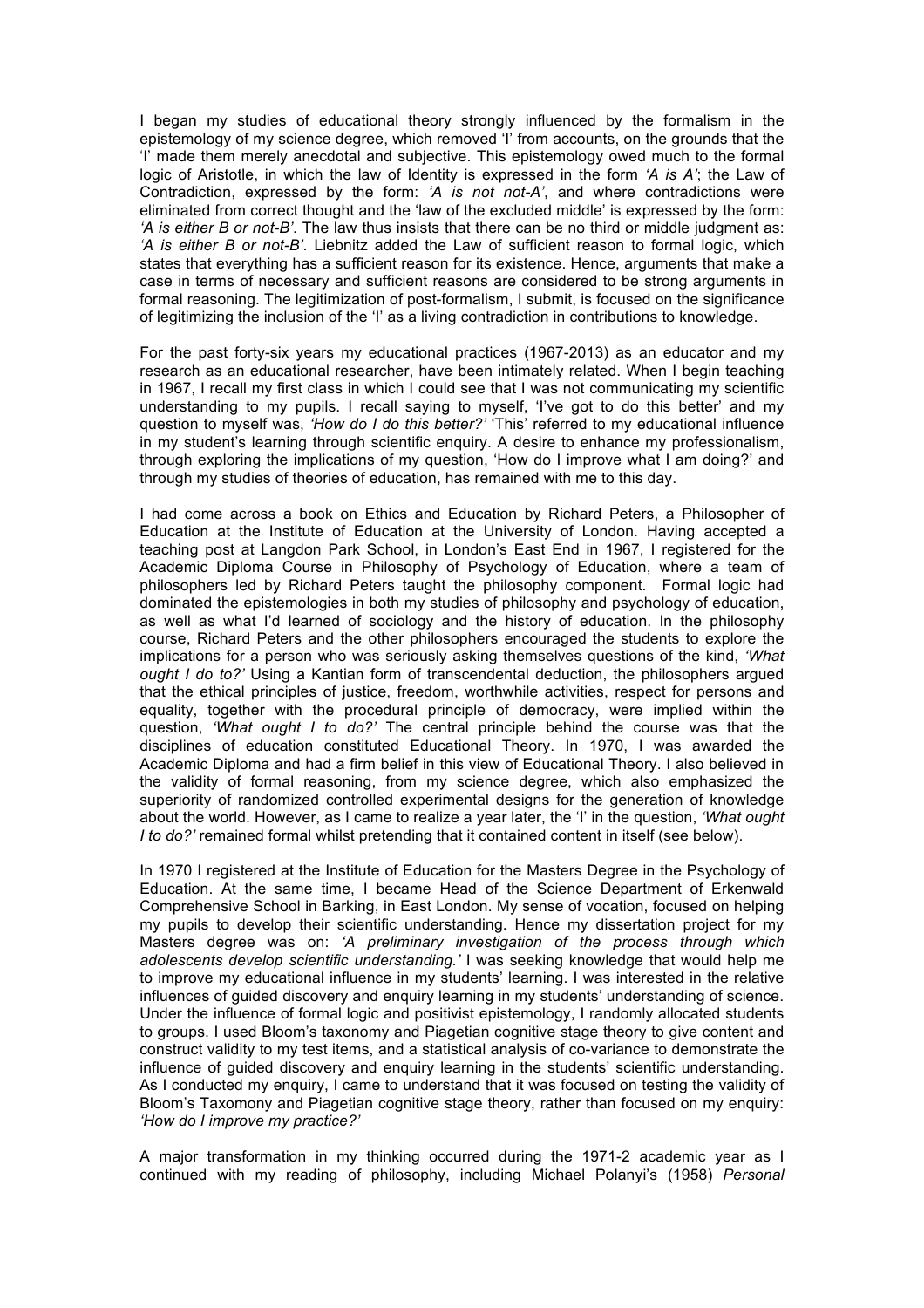*Knowledge*. I reflected on the efficacy of the knowledge I was gaining from my continuing professional development in enhancing my influence of my student's learning. I was also exploring the use of a video-camera and recorder, supplied by the Inspectorate for me to explore its educational potential in the Science Department.

I want to stress that the legitimation of post-formalism with living theories takes time and struggle. The struggle can be seen below in engagements with the power relations that support formalism in resisting the academic legitimation of post-formal contributions to knowledge. The start of my process of legitimating post-formalism came in 1971, with my recognition of serious limitations in my formal thinking, in the disciplines approach to educational theory. The tension, which moved me to develop a post-formal understanding of educational theory, had a number of sources. The first source emerged from my practice as I continued with my enquiry, *'How do I improve what I am doing?'* in the context of teaching science in my classrooms. This location of my enquiry is consistent with Kincheloe's concept of a classroom as a particular concrete classroom, and not an abstract or theoretical one. As I reflected on my learning and explained to myself my educational influences in my pupils' learning I could not contain or subsume these explanations within the conceptual frameworks of any of the theories from the disciplines of education. Because I believed in the validity of my explanations of my educational influence I came to see that the explanations generated from the disciplines of education were too limited to constitute an educational theory. I became convinced that valid forms of educational theory needed to include the explanations that individuals produced for their educational influences in learning.

The second source emerged from my reading and understanding of Michael Polanyi's (1958) book on *'Personal Knowledge - towards a post-critical philosophy.'* A fundamental decision of personal knowledge occurs when the individual, to understand the world from his or her own point of view as a person claiming originality and exercising judgment and responsibly, does so with universal intent. Making this decision reinforced my belief that the limitations in the disciplines approach to educational theory were due to the elimination of the personal knowledge of the practitioner that was grounded in their embodied knowledge. The practitioner's knowledge had been eliminated on the grounds that the principles in this knowledge '*were at best pragmatic principles having a first crude and superficial justification in practice that in any rationally developed theory would be replaced by principles with more theoretical justification.'* (Hirst, 1983, p. 18).

The third source emerged as I watched a video-tape I had taken of one of my science lessons. I had turned the camera on myself and experienced the shock and embarrassment of seeing myself denying in my practice some of the beliefs and values that I held. I believed that I had established enquiry learning in my science classrooms. By this I mean that I believed I was encouraging the students to ask their own questions and that I was making a serious response to helping them answer their questions in a scientific enquiry. I valued the asking of questions, as I believed that the capacity to ask questions and to use scientific methods in answering them was fundamental to developing scientific understanding. As I viewed the video-tape of my lesson, I could see that I was giving the students questions to answer, rather than encouraging them to ask their own questions. As I viewed the video I experienced myself, my 'I', as a 'living contradiction' in the sense that I held together the experience of valuing enquiry learning, while at the same time negating this value in my practice. This experience of existing as a living contradiction included my recognition of the importance of 'affect' in explaining my educational influence. It was 'affect' focused on my experience of not living as fully as I could (should) the values I used to give meaning and purpose to my life in education.

Kincheloe's 'turn to affect' was politicized by his identification of 'unfreedom'. My own 'turn to affect' was reinforced by responses to experiences of constraints to my academic freedom in the workplace (Whitehead, 1993), as I describe below. What I also experienced was the spontaneous response of imagining what I could do to improve my practice so that I could live my valuing of enquiry learning more fully in my practice. Some six weeks later, my videotapes showed that I was creating conditions in my classroom in which some of my students were asking and answering their own questions. From this experience, I understood the importance of seeing my 'I' in my question: *'How do I improve what I am doing?'*, as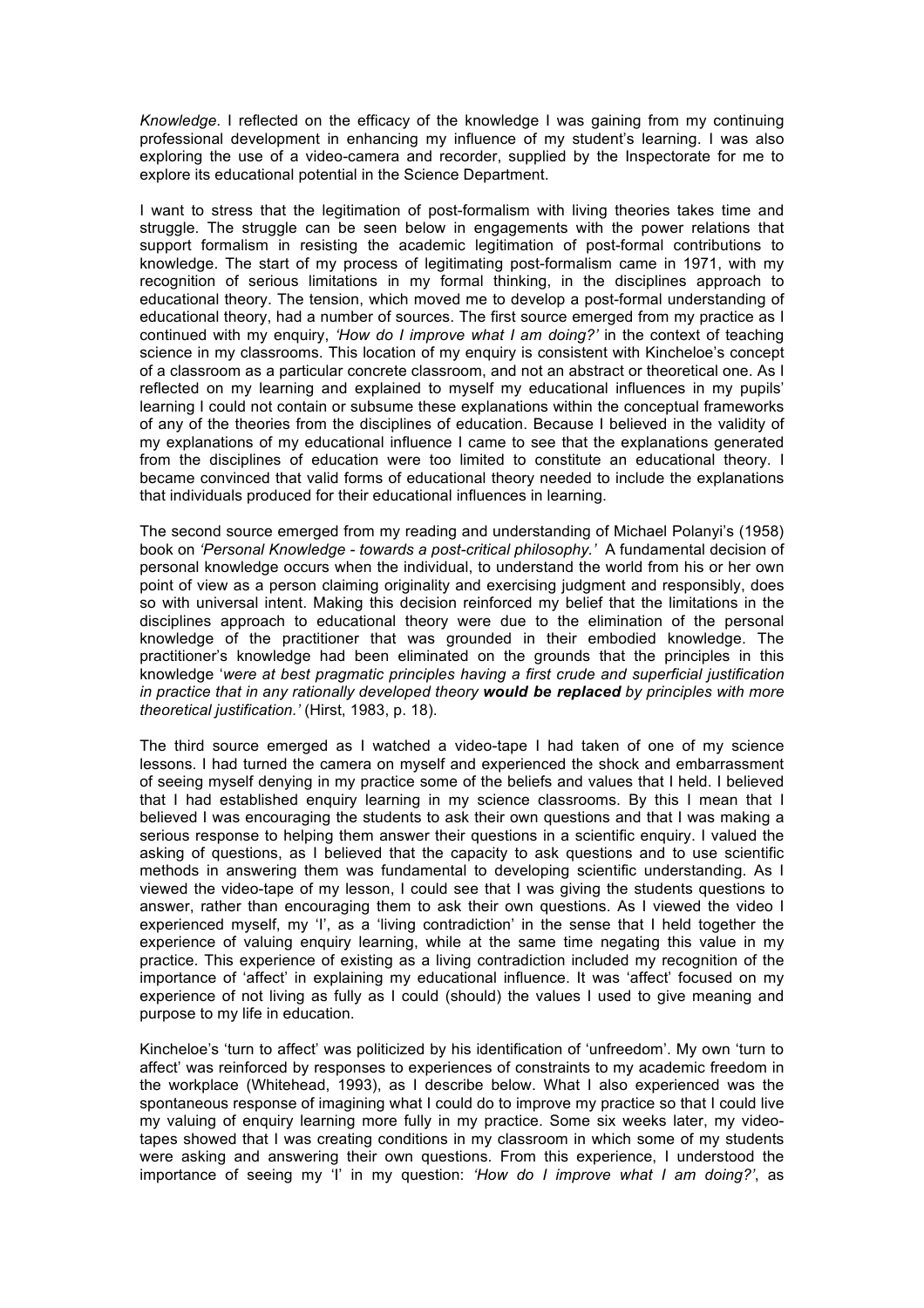addressing a living contradiction in the sense of holding particular values while at the same time negating them in my practice.

Because of the importance of engaging with the power relations that are constraining the legimation of post-formalism, I think that it is worth repeating that the transformation from a formal to a post-formal epistemology, took time, reflection and struggle, as did the following process of legitimating the post-formal epistemology with living-theory in the Academy. The process of legitimation can be followed through my publications, especially Whitehead (1993) and through the legitimation of living-theory theses in various universities around the world (see the living-theory section of http://www.actionresearch.net). Before I began to legitimize post-formalism with living theories I had to know, in an embodied sense, what it was that I wanted to legitimize. This knowledge developed gradually in the 1970s with a critical period in 1976 with two evaluation reports I produced for an 11-14 Mixed Ability Exercise in Science (Whitehead, 1976a; 1976b). This Exercise was funded by The Schools Council in the UK as part of a new initiative to support local curriculum development. I worked with six teachers over some 18 months to enquire into the process of improving learning for 11-14 year olds in mixed ability science groups. In March 1976, I produced the first of my evaluation reports and submitted the draft to the six teachers for their criticisms. Some of my academic colleagues had read the report and said how much they liked the way I had used advanced contemporary theories to explain the influence of the project.

The theories focused on the four models of innovation of: (i) Social Interaction/Diffusion; (ii) Research Development and Dissemination: (iii) Problem Solving; (iv) Creativity. They included a theory of change in the teaching learning process from formal instruction to informal instruction, to discovery and Inquiry. They included a democratic model of evaluation. My academic colleagues related to these theories and accepted that they provided valid explanatory frameworks within which to explain the educational influences of teachers. The logic and language of this first evaluation report conformed to the laws of formal logic.

The six teachers responded to my draft report in a way that surprised me. They said that they recognized the 'academic' quality of the report, but that they could not see themselves in the report. I could see that the criticism was justified. I had 'defaulted' back into the disciplines approach to educational theory, and applied existing theories with their formal logic and language to explain the living influences of the practitioners. In doing this, I had replaced the explanatory principles used by the teachers by the conceptual frameworks in the models and theories of academe. The teachers asked me to go back to the original data, which included video-tapes of classroom practices, photographs, taped conversations with teachers and pupils, and worksheets designed by the teachers. They asked me to reconstruct the report in a way that they could see themselves in it. By August 1976, working with Paul Hunt, one of the teachers, we completed the second evaluation report. This was received by all the teachers as a valid description and explanation of our work together. They all agreed that they could now recognize themselves in the report and believed that the explanations I had produced, of the parts they had played in the project, were valid. This second report of August 1976 (Whitehead, 1976b) marked a change in my understanding of educational theory as the explanations were given in the form of action reflection cycles, in which the individual teachers:

- Expressed a concern when they were not living their values as fully as they believed that they could do.
- Imagined possibilities for improving their practice and chose one possibility in an action plan to act on.
- Acted and gathered data to make a judgment about the effectiveness of their influence in relation to their values and understandings.
- Evaluated the effectiveness of their influence in terms of their values and understandings.
- Modified their concerns, ideas and actions in the light of the evaluations.
- Produced a validated explanation of their educational influences in their own learning and the learning of their students.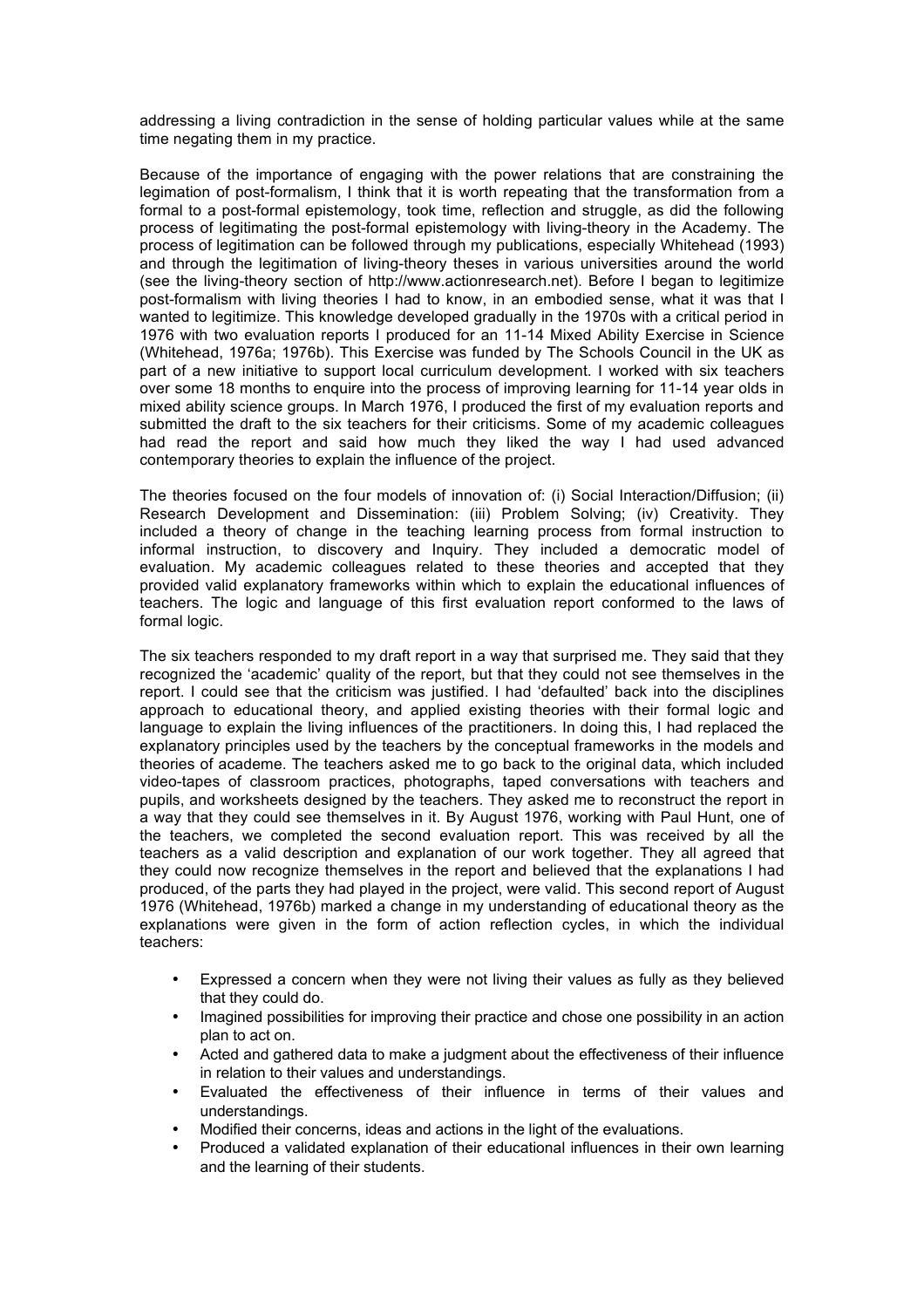I do not want to give the impression that the legitimation of post-formalism with living-theories has been an easy or smooth story (MacLure, 1996; Whitehead, 2012). As the reception of the first report above shows, there were rejections along the way and the need for resilience in continuing the enquiry. Two of the most serious rejections occurred in 1980 and 1982, when I submitted my first two doctorates to the University of Bath. These were not only rejected. I was not permitted to resubmit either of the theses. What angered me at the time was the Registrar's interpretation of the University Regulations when he wrote in response to my request to challenge the judgments of my examiners, that once the examiners were appointed by Senate **their judgments could not be questioned under any circumstances**. It took until 1991 to change the regulations to permit questions to be raised about examiner's judgments on the grounds of bias, prejudice and inadequate assessment.

In 1985, I published two papers that began the process of legitimating post-formalism with living-educational-theories (Whitehead, 1985a; 1985b). Both papers focused attention on an analysis of nine research reports that I had produced between 1972-1985 to explain my educational influence in my enquiry: 'How do I improve what I am doing?' In the 1985a paper I introduced the idea of a living-educational-theory as follows:

*'My purpose is to draw your attention to the development of a living form of educational theory. The theory is grounded in the lives of professional educators and their pupils and has the power to integrate within itself the traditional disciplines of education.'* (Whitehead, 1985a, p. 97)

The analysis in the two papers was formal in the sense that I applied Mitroff's and Kilman's (1978) logics and methods of enquiry that distinguished four methodological approaches to the social sciences to the reports. Here is how I revealed the need to go beyond the formal logics and methods of enquiry of the four methodological approaches, in responding to a criticism from the philosopher Edgar Wilson (1983) that I put dialectical and propositional logics in opposition:

#### *I put dialectical and propositional logics in opposition*

This statement is manifestly false. The truth is that in my dialectical view of education I use propositions within the dialectical form of my enquiry. I see my educational development as a process of transformation within which propositional forms can be clearly distinguished. In my original article I presented a classification of my research reports which showed that my educational development could be partially understood as a scientific enquiry. The principles used in the classification were presented in a propositional form and drawn from the work of Medawar (12) and Popper (13). Any idea that I put the two logics in opposition should be dispelled by the analysis shown in the table below. The table shows how I have used Kosok's (13) work to demonstrate how a propositional form exists within the dialectical form of my educational development. I would draw Wilson's attention to the fact that dialecticians do not put the two logics in opposition. It is rather the philosopher with an orthodox view of knowledge who excludes the academic legitimacy of dialectical claims to knowledge and places them in a conflicting relationship. The dialectician shows how the orthodox view can be incorporated and transcended within his approach.

I use Kosok's (14) idea of a 'Transition Structure' to show how the propositional form (in, for example, the disciplines of education) can be incorporated within the process of transformation of education. I am using the concept of 'Transition Structure' as a form of thought which exists within the transformatory nature of a form of life. For example, in the table below I distinguish five Popperian Schemas (13) of formulating problems, proposing hypotheses, eliminating errors and reformulating problems. I have also used Medawar's (12) classification of a scientific enquiry. Medawar distinguishes between critical and creative phases in a scientific enquiry. He says that these phases alternate and interact. In the creative phase we formulae an idea, we propose a hypothesis or we experience a problem. In the critical phase we test the idea, usually by experiment. This pattern of the alternate creative and critical phases in the enquiry can be seen in the table below. Mitroff and Kilman (15) distinguish four methodological approaches to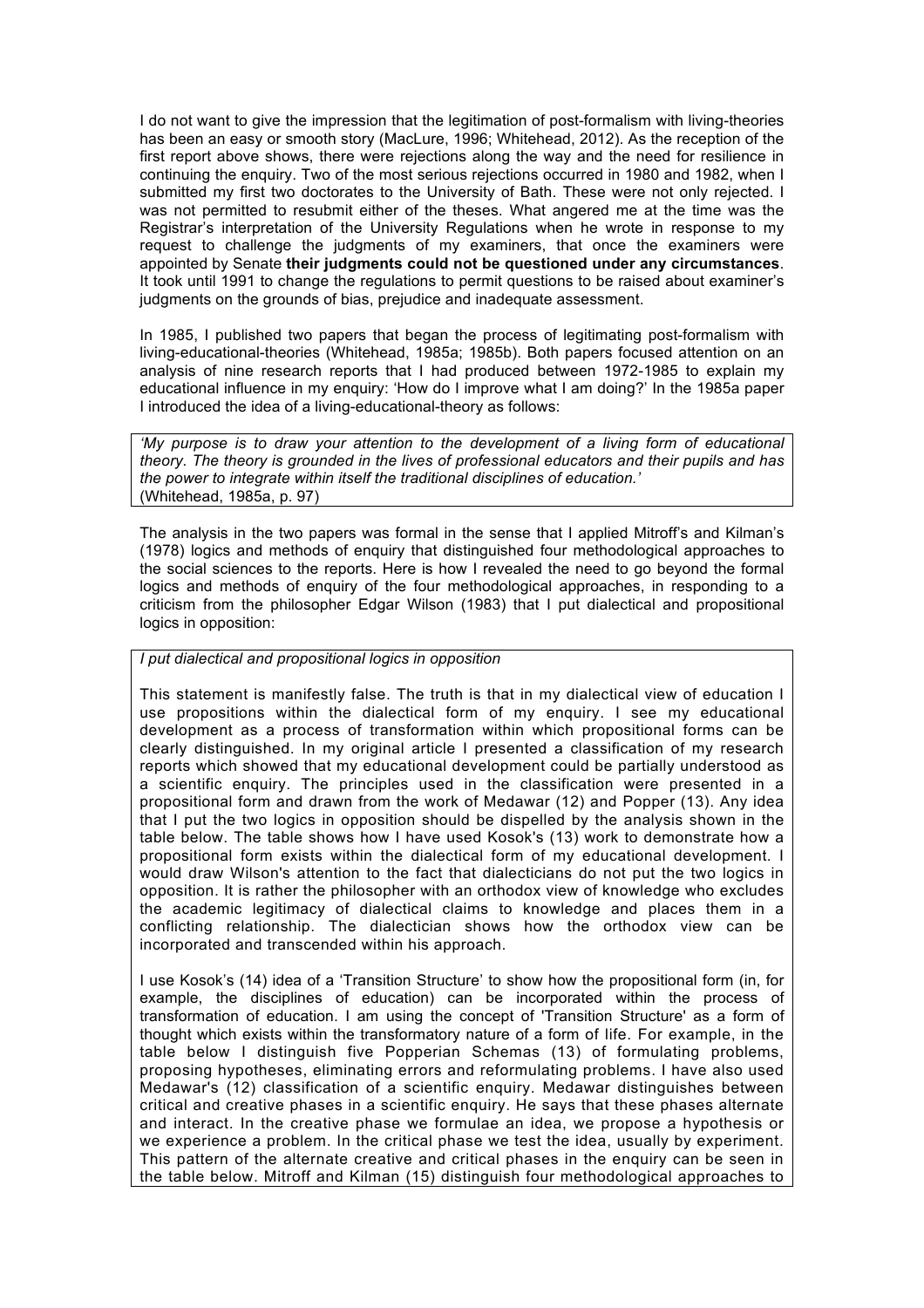the social sciences. They refer to the four approaches as those of the Analytic Scientist, the Conceptual Theorist, the Conceptual Humanist and the Particular Humanist. They give the different criteria for distinguishing the modes of enquiry and the preferred logics which characterise each approach. The table shows where I have used the four approaches in my reports. The pattern shows that the critical, schematic and methodological reports correspond. It also indicates the possibility of a fifth methodological approach which is not within the Mitroff and Kilman classification.

The table presents an analysis of my educational development as *'The form of life of a living contradiction'*. This analysis includes the propositional forms from the above classifications. The propositional forms, in reports 1, 3, 5, 7 and 9, are integrated within the process of transformation between the reports. I characterise this process as the form of life of a living contradiction.

The process of legitimizing post-formalism with living-theories includes supervising and gaining academic legitimation for living- theory doctoral theses and Masters dissertations. It includes publishing in international refereed journals. It includes presenting keynotes and other papers at national and international conferences. It includes writing books. You can access the results of many these activities in the Jack Whitehead's writings section of http://www.actionresearch.net. These include my 1993 book *The Growth of Educational Knowledge: Creating your own Living Educational Theories* (Whitehead, 1993).

| report                                                  | 1                                                                                                                                                                                 | $\mathbf{2}$ | 3                            | 4            | 5                          | 6            | 7                          | a            | 9       |
|---------------------------------------------------------|-----------------------------------------------------------------------------------------------------------------------------------------------------------------------------------|--------------|------------------------------|--------------|----------------------------|--------------|----------------------------|--------------|---------|
| Medawar'<br>s phase of<br>scientific<br>enguiry         | critical                                                                                                                                                                          | creativ<br>e | critical                     | creativ<br>e | critical                   | creativ<br>e | critical                   | creativ<br>e | critica |
| the<br>Popperia<br>n<br>schema                          | 1                                                                                                                                                                                 | SS           | 2                            |              | 5<br>3                     |              | 5<br>4                     |              | 5<br>5  |
| Mitroff &<br>Kilman's<br>method-<br>logical<br>approach | analytic<br>scientis<br>t                                                                                                                                                         |              | concept<br>-tual<br>theorist |              | concep-<br>tual<br>humanis |              | particu-<br>lar<br>humanis |              |         |
| Kosok's<br>self-<br>linearizin<br>g                     | a non-linear dialectic process depicted as a self-linearizing form which reveals transition structures<br>(in the schemas and critical phases) as nodal points of self-reflection |              |                              |              |                            |              |                            |              |         |

### **THE FORM OF LIFE OF A LIVING CONTRADICTION**

The first of what I consider to be my most significant papers is the 1989a paper on *Creating a living educational theory from questions of the kind, 'How do I improve my practice?'*, published in the *Cambridge Journal of Education*. The second is the 1989b paper on *How do we Improve Research-based Professionalism in Education? A question which includes action research, educational theory and the politics of educational knowledge.* This was my 1988 Presidential Address to the British Educational Research Association, published in the *British Educational Research Journal*. The legitimation of post-formalism with living-theories continued with the legitimation of my living-theory doctorate in 1999 by the University of Bath on *How do I improve my practice? Creating a discipline of education through educational enquiry* (Whitehead, 1999)*.* I take great care, in my supervision of living-educational-theories,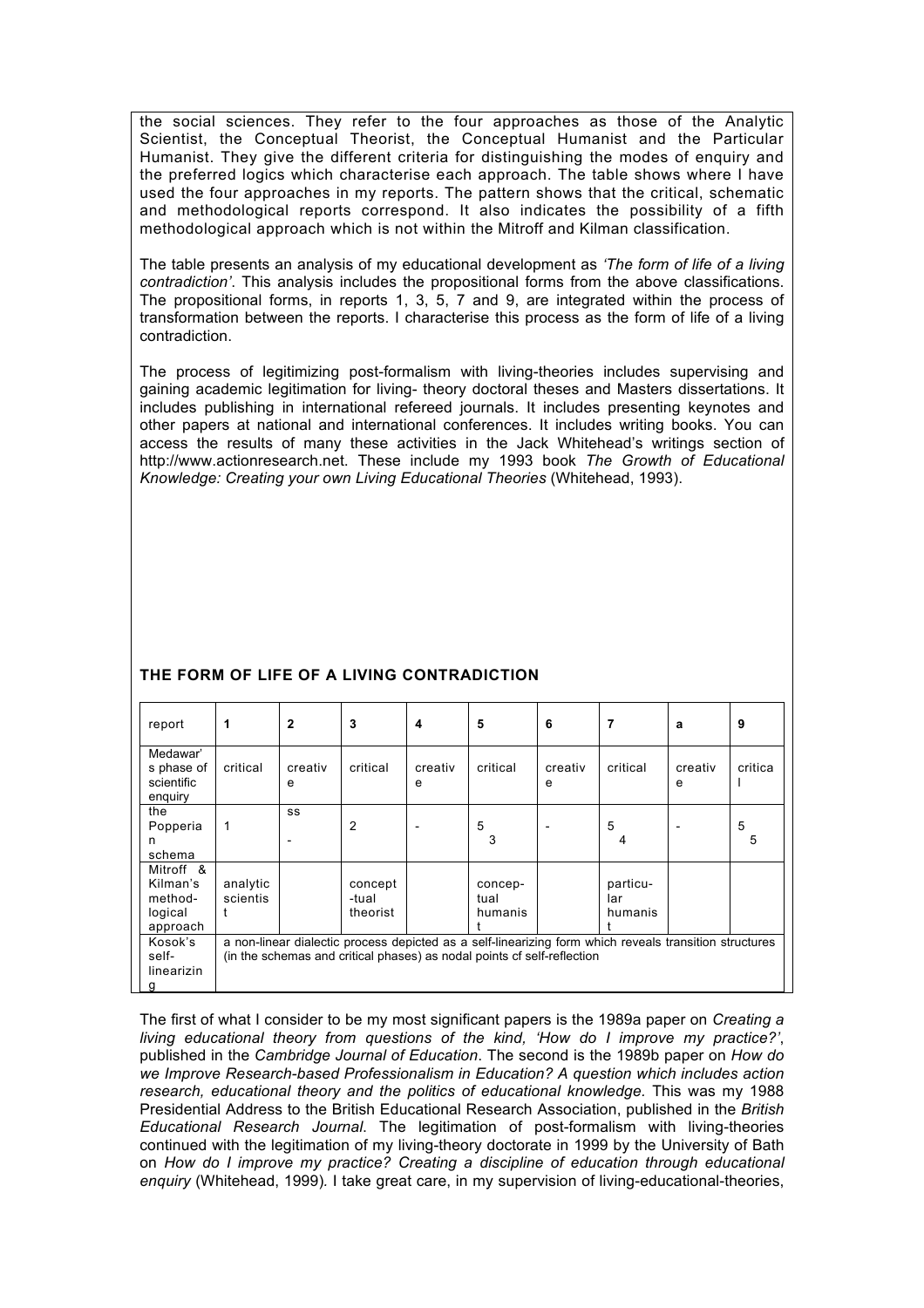to ensure that the Abstracts communicate clearly the original contribution to knowledge made in the thesis. Here is my own Abstract:

#### **Abstract**

This thesis shows how living educational standards of originality of mind and critical judgment in educational enquiries has created a discipline of education.

The meanings of these standards emerged from an analysis of my research published between 1977-1999. The analysis proceeds from the base of my experience of myself, my 'I', as a living contradiction in the question '*How do I improve this process of education here?'*

An 'educational' methodology, which includes 'I' as a living contradiction, emerges from the application of a four-fold classification of methodologies of the social sciences. Then the idea of living educational theories emerges in terms of the descriptions and explanations which individual learners produce for their own educational development.

A logic of the question '*How do I improve my practice?'* emerges from my engagement with the ideas of others and from an exploration of the question in the practical contradictions between the power of truth and the truth of power in my workplace.

A discipline of education, with its standards of originality of mind and critical judgement, is defined and extended into my educative influences as a professional educator in the *enquiry 'How do I help you to improve your learning?'*

My living educational theory continues to develop in the enquiry *'How do I live my values more fully in my practice?'* I explain my present practice in terms of an evaluation of my past learning, in terms of my present experiences of spiritual, aesthetic and ethical contradictions in my educative relations and in terms of my proposals for living my values more fully in the future.

The next transformation in the legitimation of living-theories came in 2004 with a change in regulations governing the submission of research degrees to the University of Bath. As a member of a working party, establish by Senate to review the regulations, I had supported a recommendation to Senate that the regulations should be changed to explicitly permit the submission of e-media in research degrees. This opened the way for the submission of doctoral theses in the form of multi-media narratives. It opened the way for ostensive communication of the embodied meanings. The first living-theory doctorate to be legitimated with visual data in the multi-media narrative was *Mary Hartog's (2004) Ph.D. A Self Study Of A Higher Education Tutor 'How Can I Improve My Practice?'*

While working full time at the University of Bath between 1973-2009 and supervising doctoral research programmes at the University until 2012, I had been subjected to the cultural pressures to conform to the formal logic of publications in traditional academic journals. This pressure continues for many academics in the UK where the funding for the Research Excellence Framework continues to include publications in these journals. I recognize this pressure as a fundamental obstacle to legitimating post-formalism.

While I could recognize the limitations of publishing in these journals, in order to fulfill what I saw as my responsibility to colleagues in the Department of Education to play my part in obtaining research funding, I published in them. In doing this, I recognize myself as a living contradiction. By this I mean that the 'I' in my texts remained formal in the sense of Adorno's critique of Heidegger that the 'I' remains formal whilst pretending to contain content in itself.

Adorno's thesis is that Heidegger's notion of selfness remains a reified tributary of Husserl's concept of the subject. This concept of subject, in attempting to overcome the pure possibility of the ontic, claims to be itself concrete. Hence, Heidegger dogmatically proclaims his concept of existence as something in opposition to identity - while at the same time he 'continues the tradition of the doctrine of identity with his implicity definition of the self through its own preservation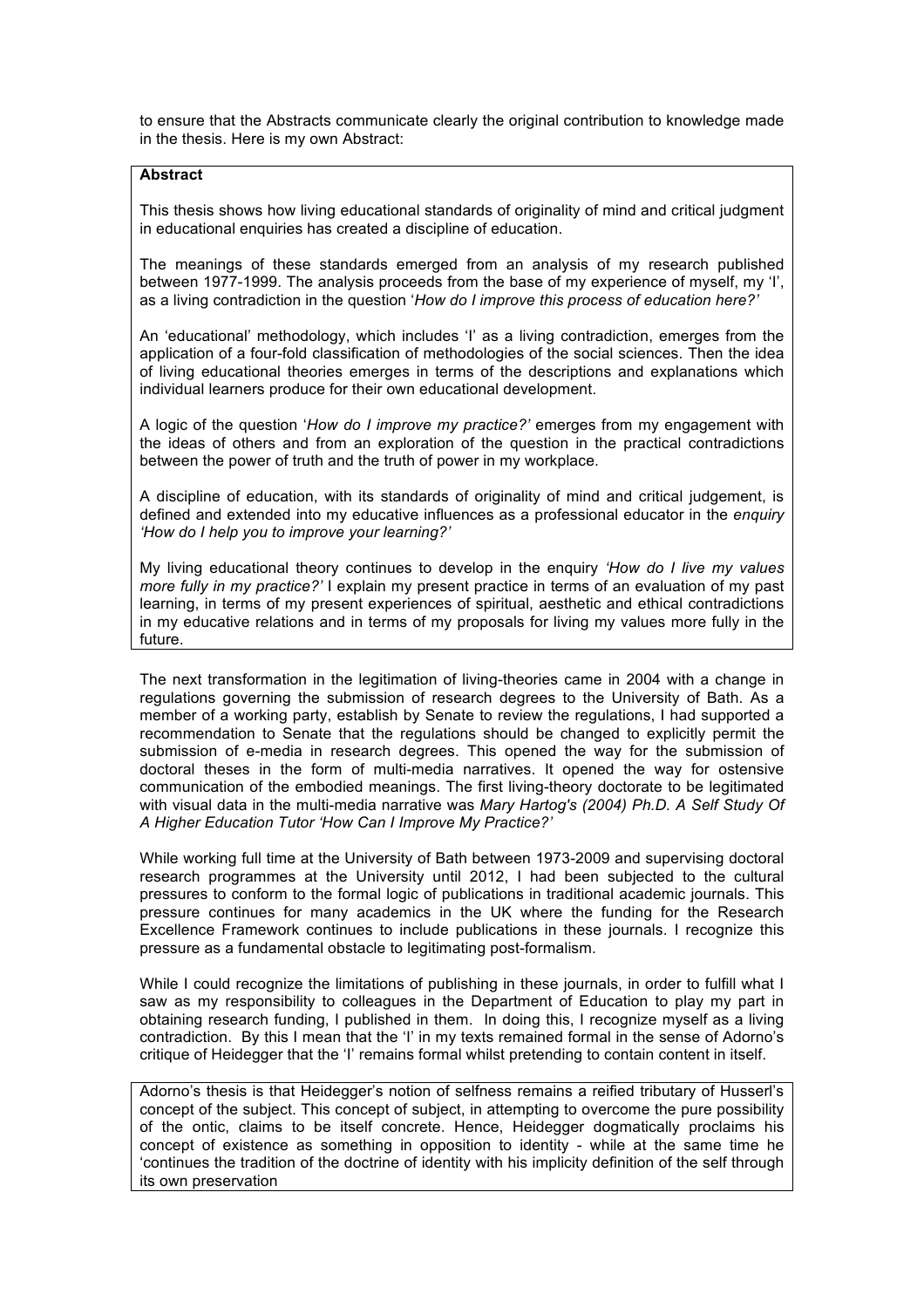*'Hence, Adorno examines the notions of 'Dasein,' 'authenticity,' 'death,' 'care,' etc., and shows that their use evades the issue of historical determinateness by means of a primary and absolute creative subject - which is, be definition, supposedly untouched by reification.*

*Hence the aura of authenticity in Heidegger is that it names 'nothing'; the 'I' remains formal and yet pretends that the word contains content in-itself. For Adorno, Heidegger's existentialism is a new Platonism which implies that authenticity comes in the complete disposal of the person over himself - as if there were no determination emerging from the objectivity of history.'* (Schroyer, 1973, p. vvii)

Whilst the majority of academic journals still conform to the Aristotelian logic of formalism, there are some on-line journals that are now open to multi-media narratives with non-linear explanations. These multi-media forms of representation with digital technology offer a further opportunity to legitimise post-formalism with living theories.

Showing you what I mean by this final transformation in the legitimation of post-formalism with living-theories is not easy, because of the limitations of printed-text. To be understood is a transformation involving the use of digitalised visual data from one's own practice, to communicate ostensive expressions of meaning that are embodied and clarified in the course of their emergence in practice. To communicate something of my meaning, using words alone, brings me to describe a process of 'empathetic resonance' using digitalised visual data (Huxtable, 2009). In communicating this meaning, I ask you to reflect on an experience where you have felt a flow of life-affirming energy with values that carry hope for the future of humanity. To show you what I am meaning by such a flow of life affirming energy, I ask you to google *'Nelson Mandela on Ubuntu'* and to watch the video-clip of Nelson Mandela explaining the meaning of Ubuntu. I imagine that everyone reading this paper knows something of the life of Nelson Mandela and may have felt the flow of his life-affirming energy with values that carry hope for the future of humanity, in the face of his twenty-seven years of imprisonment for his struggle against Apartheid. In advocating that everyone shares stories of their lives, in which they explain their educational influences in terms of their values and understandings, I am bearing in mind the inspiration that can come through an individual's story such as that of Nelson Mandela. Ben Okri (1996) captures the significance of such stories when he writes:

#### **To poison a nation, poison its stories**

*'A demoralised nation tells demoralised stories to Itself. Beware of the story-tellers who are not Fully conscious of the importance of their gifts, and who are irresponsible in the application of their art: they could unwittingly help along the psychic destruction of their people …'* (p. 17)

*'Stories are the secret reservoir of values: change the stories individuals or nations live by and tell themselves, and you change the individuals and nations …'* (p. 21)

The transformation I wish to try to communicate has to do with understanding the legitimation of post-formalism with living theories. I will describe the shift from a dialectical perspective, to a relationally dynamic perspective of natural inclusion with its non-linear logic (Whitehead & Rayner, 2009). I was introduced to this perspective by Alan Rayner (2004) when he described inclusionality as a relationally dynamic awareness of space, and boundaries as connected, reflective, and co-creative. Seeing myself, with visual data, as existing within space and within specific relationships and boundaries, had a transformative influence on my understanding of the living logic of post-formalism within living-theories. I am understanding logic in Marcuse's sense (1964, p. 105), as a mode of thought that comprehends the real as rational.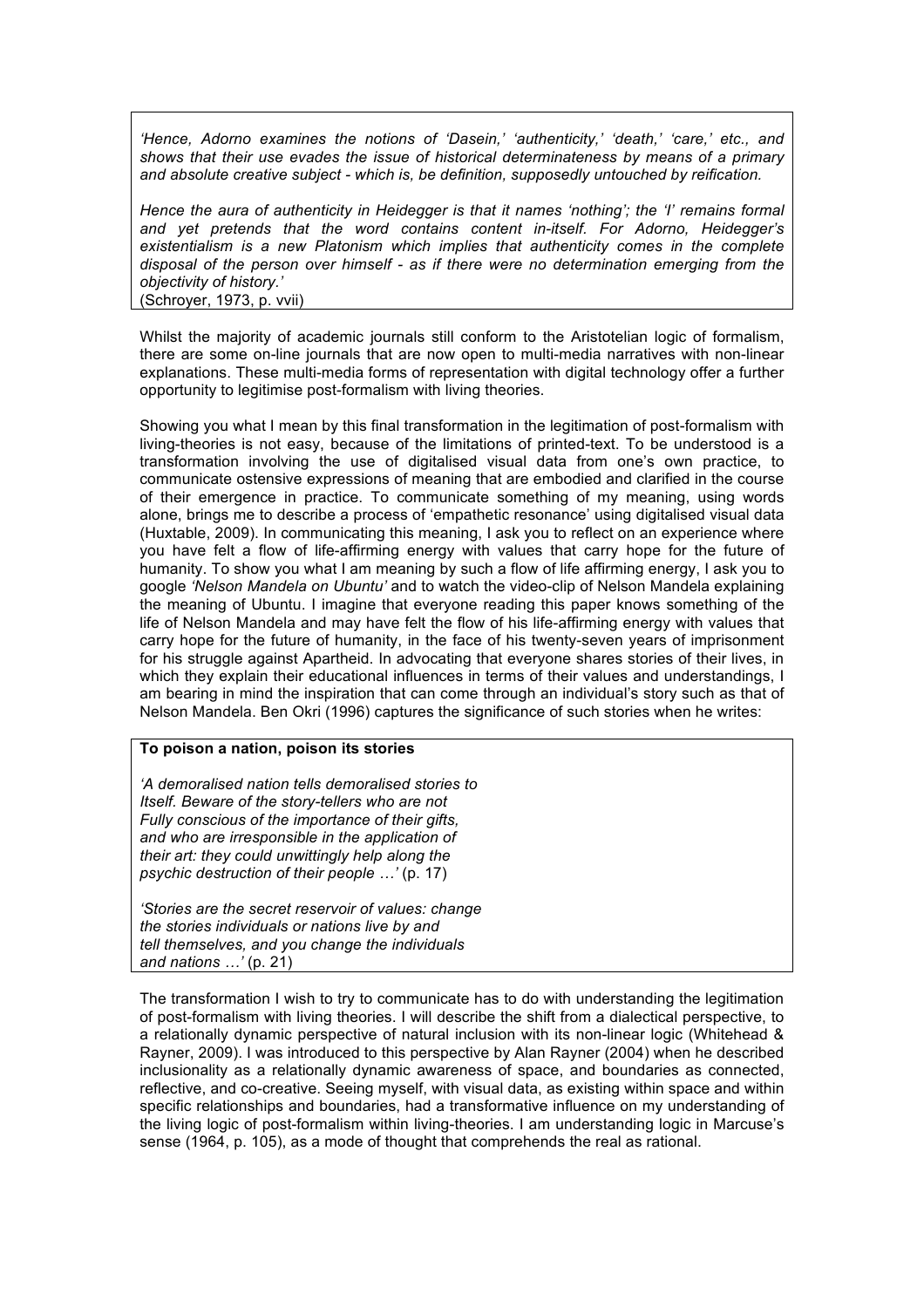Having explained that print-based texts have limitations in the communication of postformalist explanations, I wish to draw your attention to how multi-media narratives can overcome these limitations. I am thinking of narratives that have been legitimated as postformalist explanations of educational influences in learning; clarified in the course of their emergence in enquiries of the kind: *'How do I improve what I am doing?'* At the heart of my post-formalist pedagogy is the following insight from Lyotard:

*'A postmodern artist or writer is in the position of a philosopher: the text he writes, the work he produces are not in principle governed by pre-established rules, and they cannot be judged according to a determining judgement, by applying familiar categories to the text or to the*  work. Those rules and categories are what the work of art itself is looking for. The artist and *the writer, then, are working without rules in order to formulate the rules of what will have been done.'* (Lyotard, 1986, p. 81)

To better understand my meanings you can access the resources available freely from the web-site: http://www.actionresearch.net. As you access this web-site, you can an electronic portal on your screen that gives access to numerous living-theory accounts from all over the world that have been legitimated in different universities; here is the first page of the Living-Theory Section (as of  $10^{th}$  April 2013):



**Figure 1:** Living Theory Theses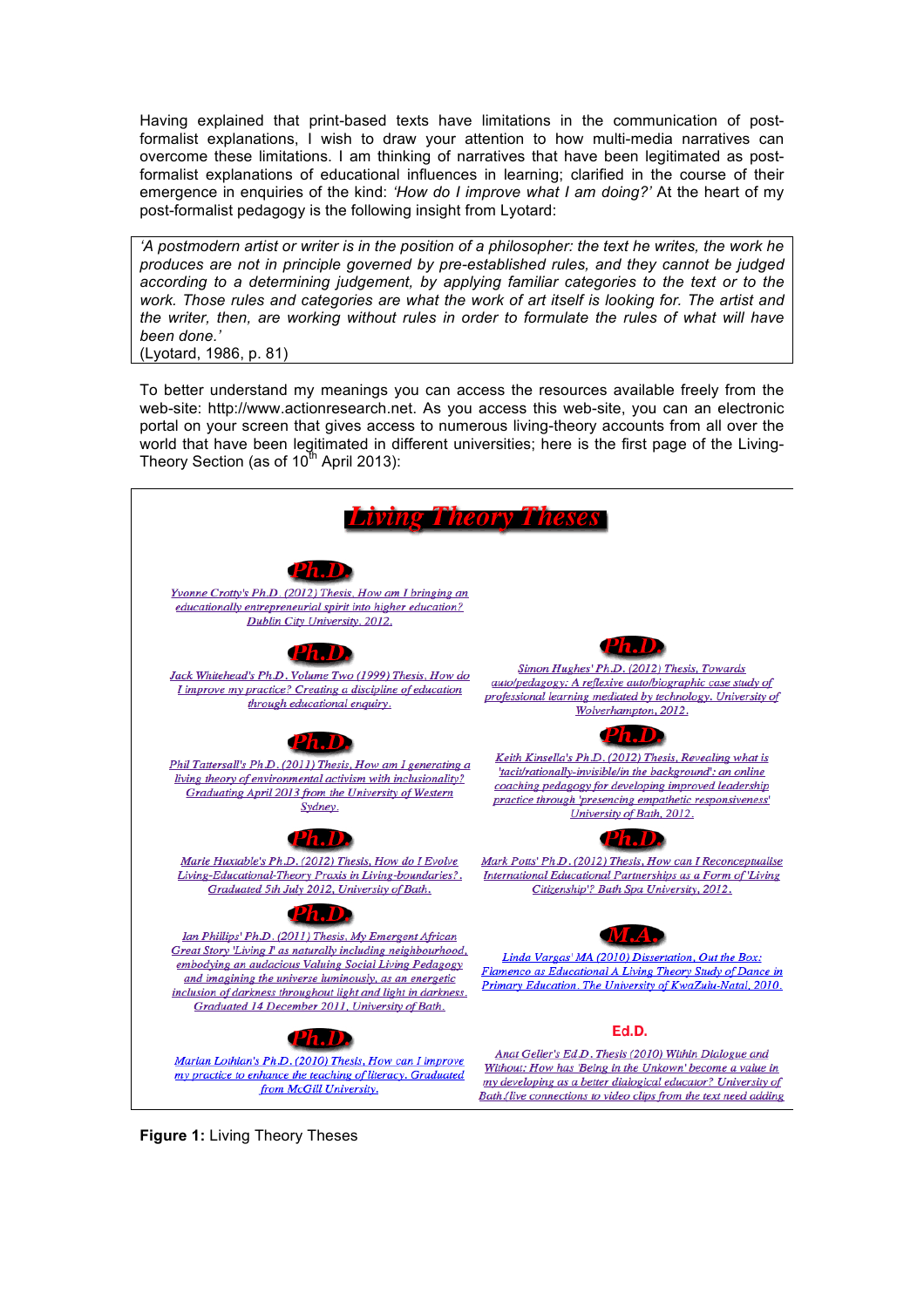I wish to emphasize that the majority of these living-theory theses were not supervised by myself. And they have been examined and legitimated by other Universities as well as the University of Bath. I am hopeful that this evidence will convince you of the value of producing and legitimating your own living-theories as your explanations of educational influences in learning, as you seek to live your values of humanity as fully as possible in your post-formalist pedagogy.

One of the ways you could contribute to the further legitimation of post-formalism is by publishing your narratives in multi-media journals such as the *Educational Journal of Living Theories* on http://ejolts.net (Whitehead, 2008). You could also join in the conversations of practitioner-researchers from around the world, who are sharing their enquiries as they research their activities and living their values as fully as they can. You can access these conversations by joining the practitioner-researcher e-forum in the 'What's New' section of http://www.actionresearch.net. I look forward to reading your submissions and participating in future conversations as the process of legitimating post-formalism, continues.

Each of our narratives potentially relates to Kincheloe's post-formalist thought in terms of deconstruction, affectivity and non-linearity. To focus on questions of the kind: *'How do I improve my practice here?'*, in our social contexts, requires deconstruction in realizing the *'crippling mutilations imposed by an objectivist framework'* (p. 381). Our affectivity is included in the values we use as explanatory principles in our explanations of educational influence. The non-linearity of our explanations can be communicated in multi-media narratives that show the relationally dynamic nature of our inclusion within the sociohistorical and socioculture contexts that influence what we do and think, as we seek to enhance, within these contexts, the flow of values and understandings that carry hope for the flourishing of humanity.

### **References**

- Hartog, M. (2004). *A Self Study Of A Higher Education Tutor: How Can I Improve My Practice?* Ph.D. Thesis, University of Bath. Retrieved 12 April 2013 from http://www.actionresearch.net/living/hartog.shtml.
- Huxtable, M. (2009). How do we contribute to an educational knowledge base? A response to Whitehead and a challenge to BERJ. In *Research Intelligence*, 107, 25- 26. Retrieved 11 January 2010 from

http://www.actionresearch.net/writings/huxtable/mh2009beraRI107.pdf.

- Laidlaw, M. (1996). *How can I create my own living educational theory as I offer you an account of my educational development?* Ph.D. Thesis, University of Bath. Retrieved 12 April 2013 from http://www.actionresearch.net/living/moira2.shtml.
- Lyotard, F. (1986). *The Postmodern Condition: A report on Knowledge.* Manchester: Manchester University Press.
- MacLure, M. (1996). Telling Transitions: Boundary Work in Narratives of Becoming an Action Researcher. In *British Educational Research Journal*, 22 (3); 273-286.
- Marcuse, H. (1964). *One Dimensional Man.* London: Routledge & Kegan Paul.
- Mitroff, I. & Kilman R. (1978). *Methodological Approaches to the Social Sciences.* London: Jossey-Bass.
- Okri. B. (1996). *Birds of Heaven.* London: Phoenix.
- Polanyi, M. (1958). *Personal Knowledge.* London: Routledge & Kegan Paul.
- Rayner, A. (2004). *Inclusionality: The Science, Art and Spirituality of Place, Space and Evolution.* Retrieved 13 April 2013 from http://people.bath.ac.uk/bssadmr/inclusionality/placespaceevolution.html.
- Schroyer, T. (1973). Foreword. In T.W. Adorno, *The Jargon of Authenticity.* Translated by Tarnowski, K. & Will, F. London: Routledge & Kegan Paul.
- Whitehead, J. (1976a). *An 11-14 Mixed Ability Project in Science: The Report on a local curriculum Development. Draft Report.* March 1976. Retrieved 13 April 2013 from http://www.actionresearch.net/writings/jack/jwmaemarch1976all.pdf.
- Whitehead, J. (1976b). *Improving Learning for 11-14 Year Olds in Mixed Ability Science Groups. Final Report.* August 1976. Swindon: Wiltshire Curriculum